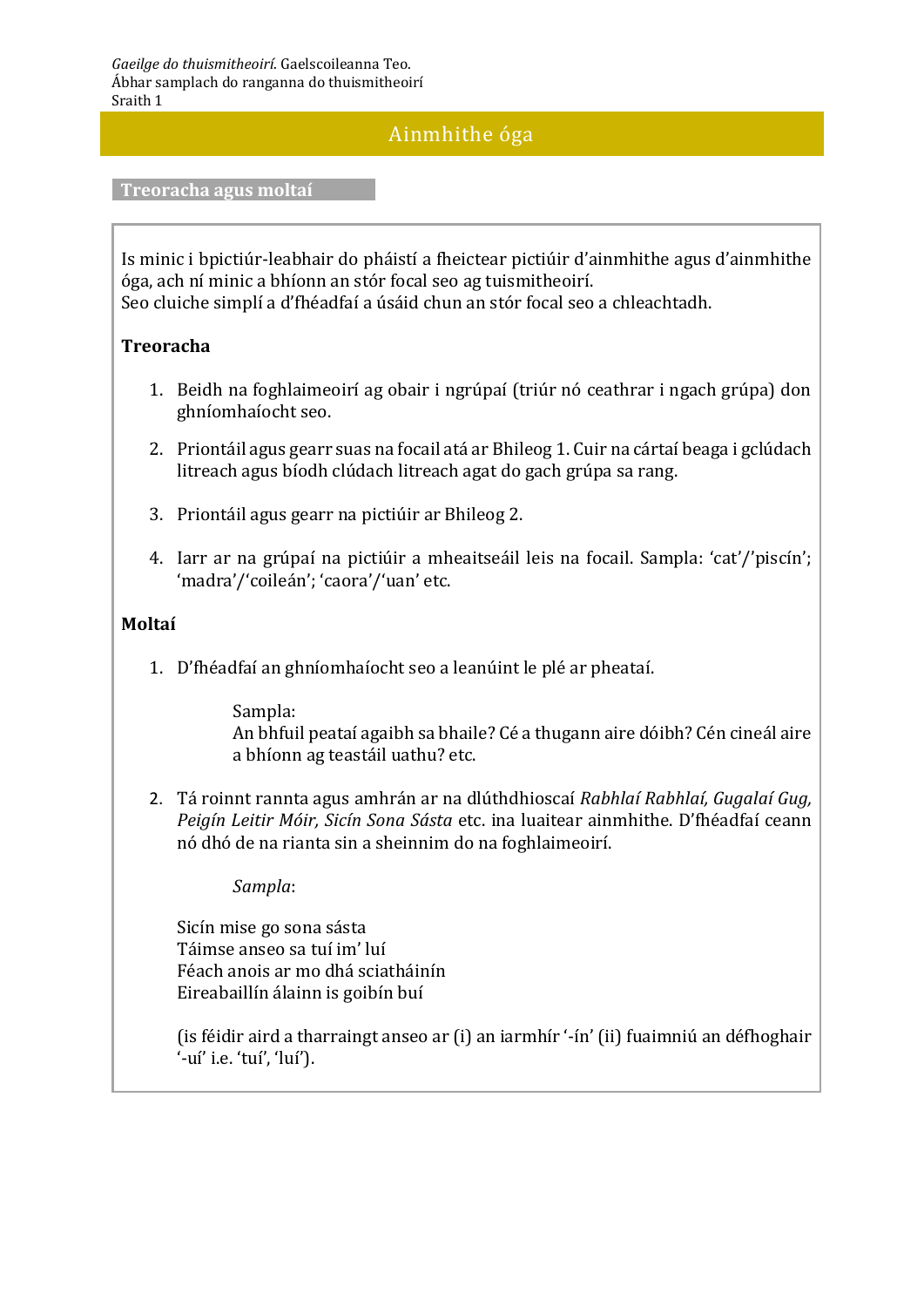*Gaeilge do thuismitheoirí*. Gaelscoileanna Teo. Ábhar samplach do ranganna do thuismitheoirí Sraith 1

### Bileog 1



| Piscín         | <b>Coileán</b>  | Gamhain/<br>Lao |
|----------------|-----------------|-----------------|
| <b>Uan</b>     | <b>Searrach</b> | Gearreach       |
| <b>Mionnán</b> | Sicín           |                 |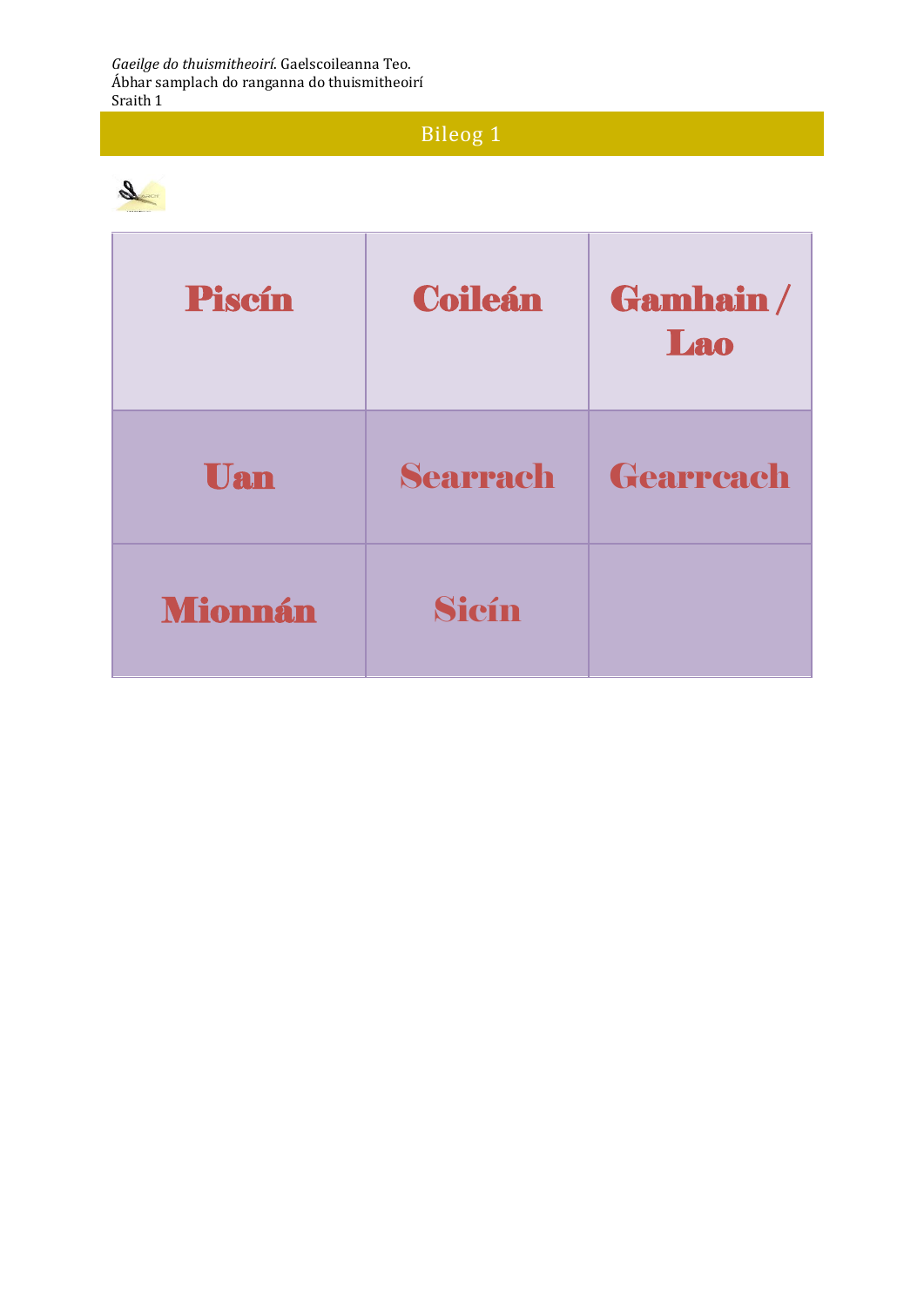Bileog 2



## **Cat agus …**



### **Capall agus …**

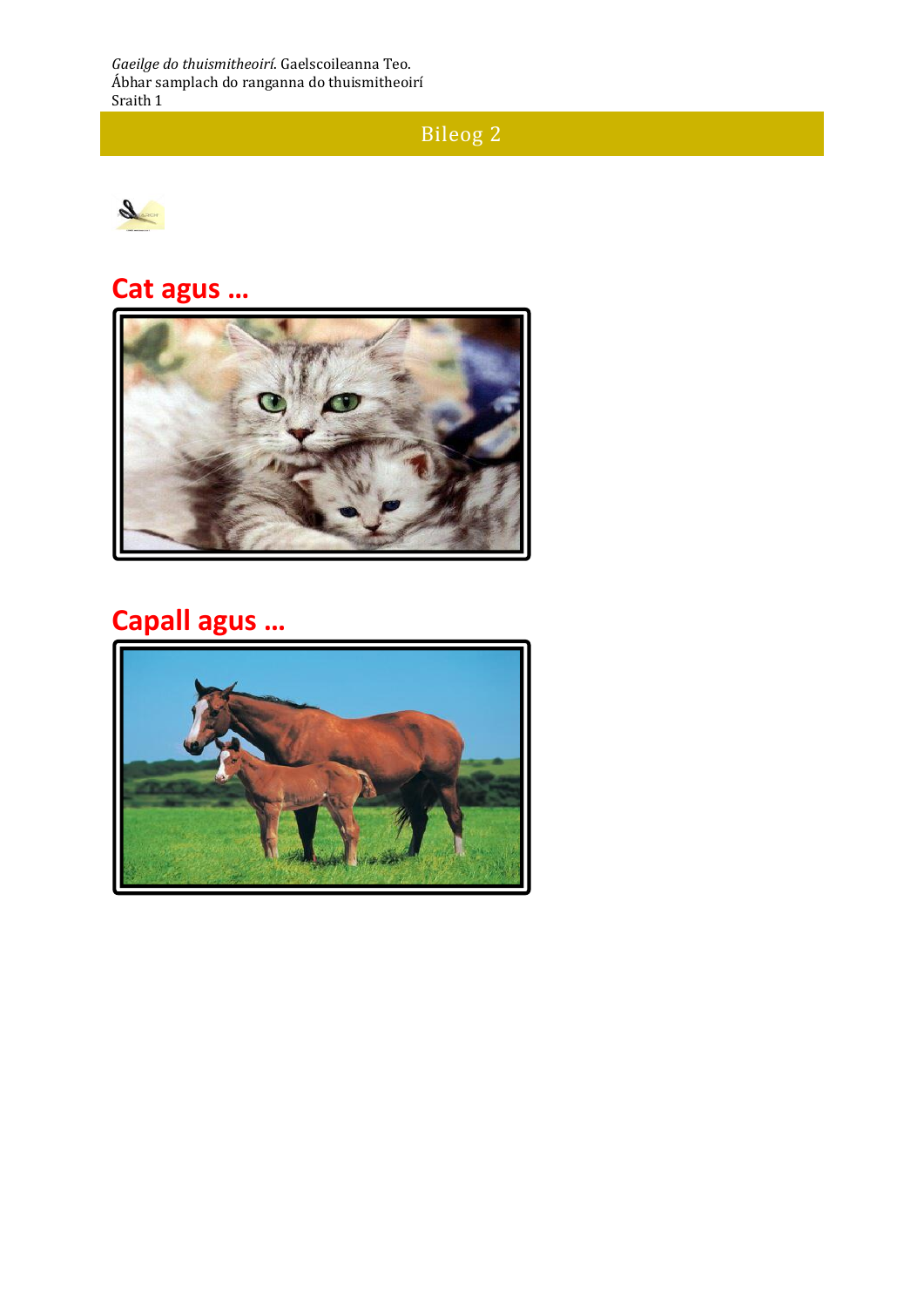### **Madra agus …**



### **Caora agus …**

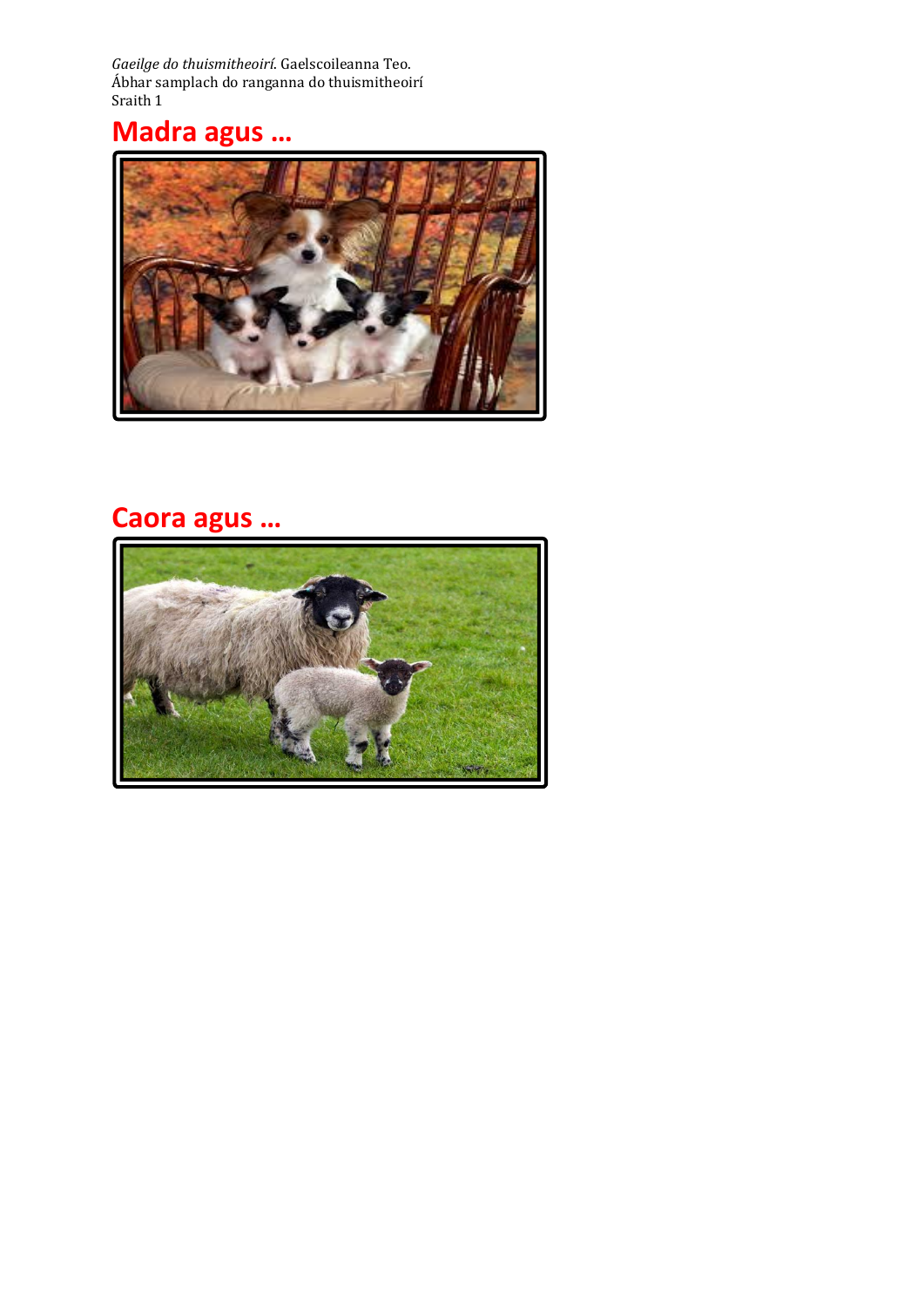## **Bó agus …**



### **Gabhar agus…**